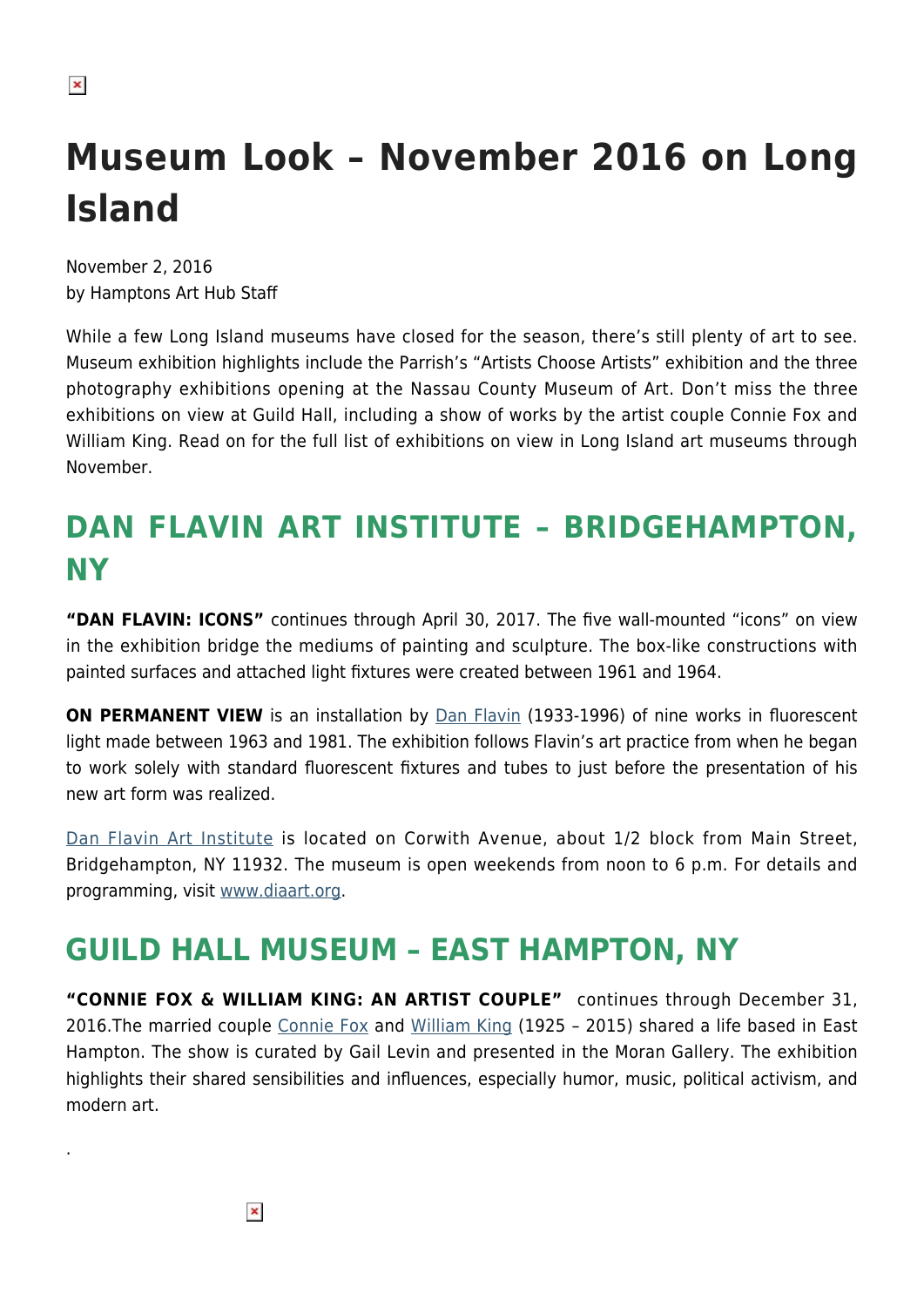"Petit Danseur de 72 Ans" by William King, 1996 (2010). Wood, 40 x 9 x 9 1/2 inches. From the collection of Connie Fox. Photo by Jenny Gorman.

.

**"MICHAEL KNIGIN: THE HOLOCAUST AND ANNE FRANK"** continues through December 31, 2016. The show is Guest Curated by Joan Kraisky. In 1974 the Israel Museum and the Jerusalem Foundation invited noted artist [Michael Knigin](http://www.michaelknigin.net/) to Israel to establish the first professional lithographic and silk screen atelier in Israel. As work progressed, Knigin began meeting survivors of the Holocaust and began interpreting their stories through sketches that became montages. Knigin was then granted full access to the museum's Holocaust archives, the contents of which further laid the foundations for his work. This process, along with visits to Anne Frank's attic in Amsterdam, led him to the creation of over 150 Holocaust works.

**"WILLIAM S. HEPPENHEIMER"** continues through December 31, 2016. William S. Heppenheimer's kaleidoscopic works play with our notions of abstraction and representation. His process involves pouring acrylic painting into ice trays and swirling it, creating a marbleized effect. The dried paint is then cut and arranged into geometric forms. Heppenheimer was the Top Honors recipient of the Guild Hall Museum 76th Annual Artist Members Exhibition in 2014, an award selected by Robert Storr, Dean of the Yale School of Art.

**RELATED:** "[New Shows Open at The Parrish and Guild Hall this October](https://hamptonsarthub.com/2016/10/18/exhibitions-new-shows-open-at-the-parrish-and-guild-hall-this-october/)" published October 18, 2016.

[Guild Hall](https://hamptonsarthub.com/museum-guide/guild-hall/) is located at 158 Main Street, East Hampton, NY 11937. [www.guildhall.org](http://www.guildhall.org/).

### **HECKSCHER MUSEUM OF ART – HUNTINGTON, NY**

**"LONG ISLAND BIENNIAL"** continues through December 4, 2016. The juried exhibition features work by visual artists from Nassau and Suffolk counties. The show comprises 53 works, selected from 336 entries by jurors Lori Bookstein, Seung Lee and Christina Mossaides Strassfield.

**"LOOKING OUT, LOOKING IN: WINDOWS IN ART"** continues through November 27, 2016. Drawn from the Museum's Permanent Collection, the exhibition explores windows in paintings and photographs of the 19th and 20th centuries.

The Heckscher Museum of Art is located at 2 Prime Avenue, Huntington, NY 11743.[www.heckscher.org.](http://www.heckscher.org/)

### **HOFSTRA UNIVERSITY MUSEUM – HEMPSTEAD, NY**

**"OVER THE RIVER: TRANSFORMING LONG ISLAND"** continues through December 16, 2016. The exhibition explores the transformation of Long Island over the decades brought about by the construction of bridges, tunnels and roadways that provide routes to New York City. The show features works from the collection as well as works on loan.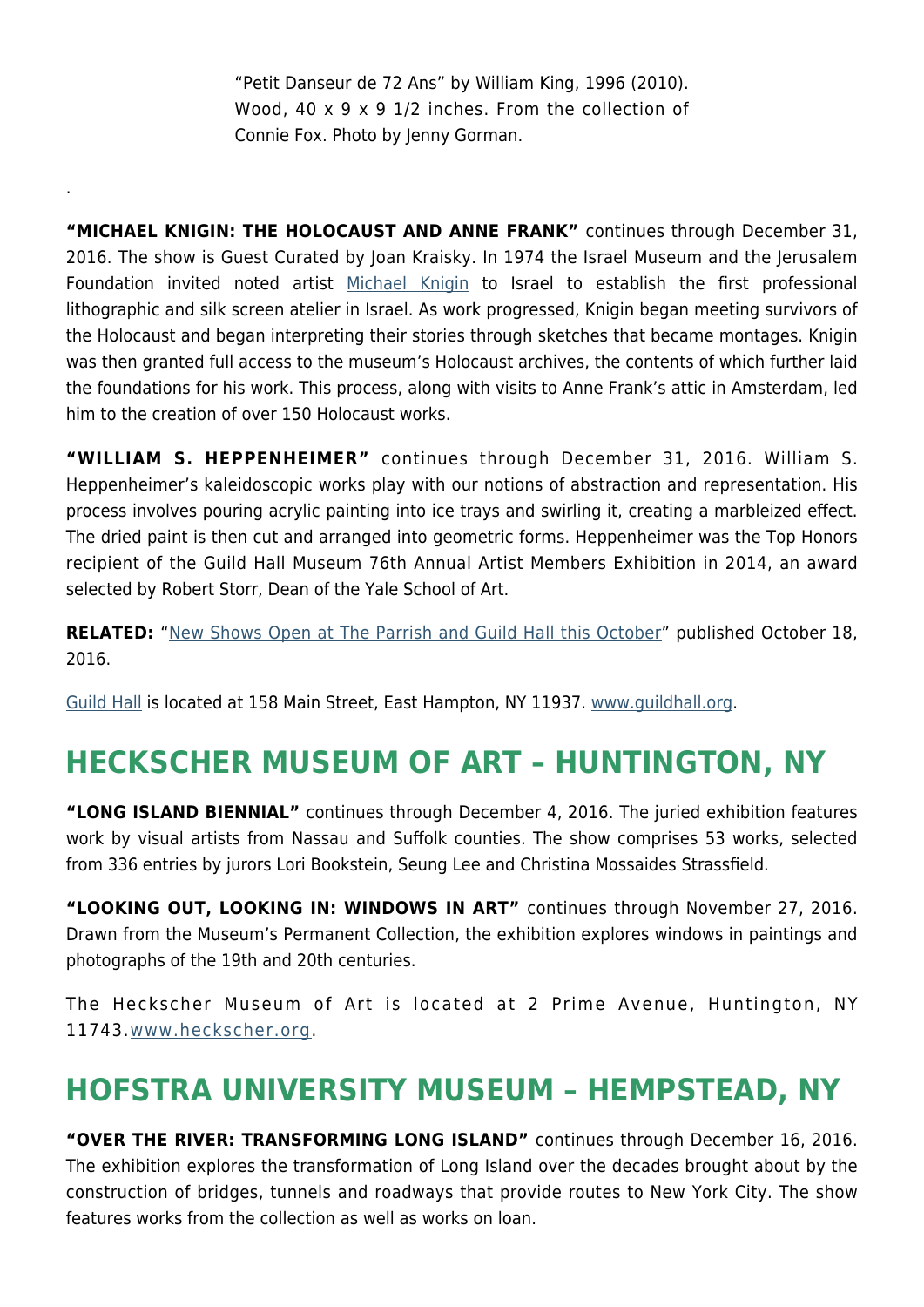**"POLITICAL SLANT II: EDITORIAL CARTOONS"** continues through March 12, 2017. This exhibition features works by caricaturist and cartoonist [Thomas Nast](https://en.wikipedia.org/wiki/Thomas_Nast) for historical context along with works by award-winning editorial cartoonists [Matt Davies,](http://www.gocomics.com/mattdavies) [Walt Handelsman](http://www.walthandelsman.com/), [Mike Keefe](http://www.intoon.com/), [Steve](http://www.gocomics.com/stevekelley) [Kelley](http://www.gocomics.com/stevekelley), and [Signe Wilkinson](http://www.gocomics.com/signewilkinson) that offer commentary on our current national election process, candidates, and key issues.

The Hofstra University Museum is located at 112 Hofstra University, Hempstead, NY 11549.

The Emily Lowe Gallery is located at Emily Lowe Hall on the South Campus. The David Filderman Gallery is located on the ninth floor of the Joan and Donald E. Axinn Library on the South Campus.[www.hofstra.edu](http://www.hofstra.edu/).

#### **ISLIP ART MUSEUM – EAST ISLIP, NY**

**"THE NEW CLASSICS OF CONTEMPORARY GLASS"** continues through December 23, 2016. The exhibition is curated By Rachel Rader & Ben Wright of Urban Glass. Artists on view working with glass include Megan Biddle, Christopher Duffy, John Drury, Beccy Feather Elias Hansen, Eve Andree Laramee, Nate Ricciuto, Esther Ruiz.

**"FROM THE YARD: AN INDEPENDENT RESIDENCY – NEW WORKS BY NICOLE MARANDOLA"** continues through December 23, 2016. The exhibition is curated by Beth Giacummo.

The Islip Art Museum is located at 50 Irish Lane, East Islip, NY 11730. [www.islipartmuseum.org.](http://www.islipartmuseum.org/)

### **LONGHOUSE RESERVE – EAST HAMPTON, NY**

LongHouse Reserve features 12 new sculptures to its outdoor collection. Also on view is the design exhibition "Master Works" featuring a mix of furnishings and "art-in-craft media." Click [here](https://hamptonsarthub.com/2016/04/27/exhibitions-new-sculptures-unveiled-for-longhouses-summer-season/) to discover the new sculpture on view. LongHouse Reserve is open Saturdays only through November 26, 2016.

LongHouse Reserve is located at 133 Hands Creek Rd, East Hampton, NY 11937. [www.longhouse.org.](http://www.longhouse.org/)

#### **LONG ISLAND MUSEUM – STONY BROOK, NY**

**"LONG ISLAND IN THE SIXTIES"** continues through December 31, 2016. This exhibition explores how Long Island was transformed in the 1960s as New York City residents sought home ownership and greener pastures, and as the country as a whole questioned the meaning of a "traditional" American lifestyle.

The Long Island Museum is located at 1200 Route 25A, Stony Brook, NY 11790. For details and programming, visit [www.longislandmuseum.org.](http://www.longislandmuseum.org/)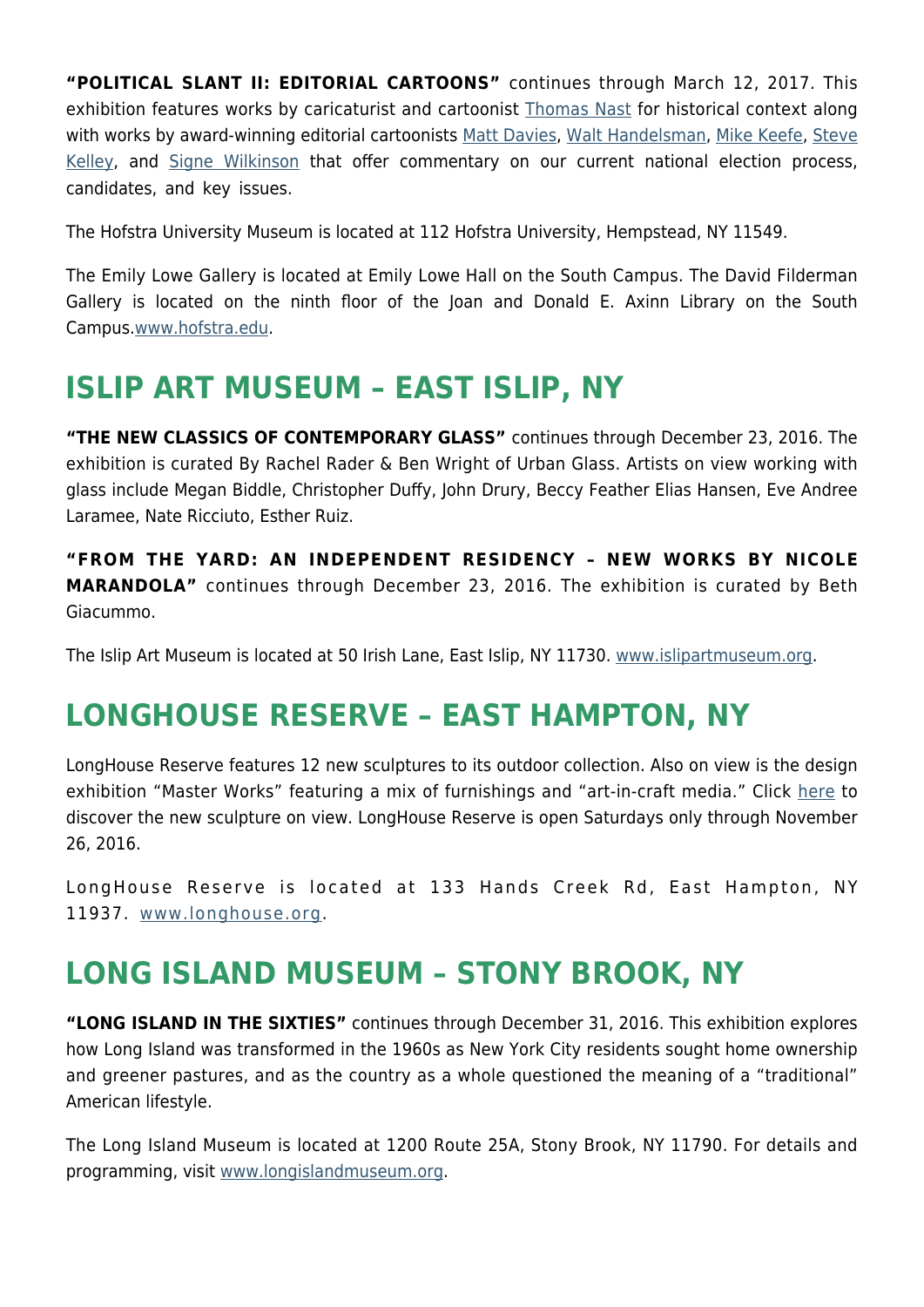## **NASSAU COUNTY MUSEUM OF ART – ROSLYN HARBOR, NY**

**"FEAST FOR THE EYES"** continues through November 6, 2016. The two-floor exhibition curated by Franklin Hill Perrell showcases art inspired by food and dining. Works on view portray food, eateries, restaurants, cafés, groceries, and table settings in a variety of mediums and styles.

**"BEN SCHONZEIT: ABSTRACT FIGURATION"** continues through November 6, 2016. The solo exhibition features **Ben Schonzeit's collage and sculptural work**, including abstract figurations of human forms. Schonzeit is known for his prominent role in the American Photorealism movement.

**"SIGHT AND FEELING: PHOTOGRAPHS BY ANSEL ADAMS"** opens November 19, 2016 and continues through March 5, 2017. This exhibition of [Ansel Adams](http://anseladams.com/)' photographs from the KIA collection suggests how his intuitive and emotional response to the landscape resulted in powerful and enduring photographs.

**"LIGHT WORKS: A CENTURY OF PHOTOGRAPHY"** opens November 19, 2016 and continues through March 5, 2017. This exhibition is a survey of photography processes and subjects from 1873 to 2000. Photographers on view include Alfred Stieglitz, Edward Curtis, Ansel Adams, Dorothea Lange, Diane Arbus, Richard Avedon, Walker Evans, Henri Cartier-Bresson and many others.

**"LONG ISLAND COLLECTS: PHOTOGRAPHY"** opens November 19, 2016 and continues through March 5, 2017. The show seeks to focus on significant photographic works created from the 1960s through the present day. This survey of photographic works from private collectors reflects the cultural and social factors prominent to their era.

The Nassau County Museum of Art is located at One Museum Drive (just off Northern Blvd, Route 25A), Roslyn Harbor, NY 11576. [www.nassaumuseum.org](http://www.nassaumuseum.org/).

#### **PARRISH ART MUSEUM – WATER MILL, NY**

.

**"ARTISTS CHOOSE ARTISTS"** continues through January 16, 2017. Artists Choose Artists is the Museum's juried exhibition open to artists working in all media and living on the East End of Long Island. Seven distinguished artists serve as jurors, each selecting two artists for the exhibition, which also includes the work of the jurors. This year's jurors include Tina Barney, Lynda Benglis, Donald Lipski, Tony Oursler, Jorge Pardo, Cindy Sherman and Leo Villareal.

> $\pmb{\times}$ "2/14/15" by Bill Komoski, 2015. Fabric, cardboard and acrylic paint on canvas, 94 x 74 inches. Photo: Polite Photographic. Courtesy of the Parrish Art Museum.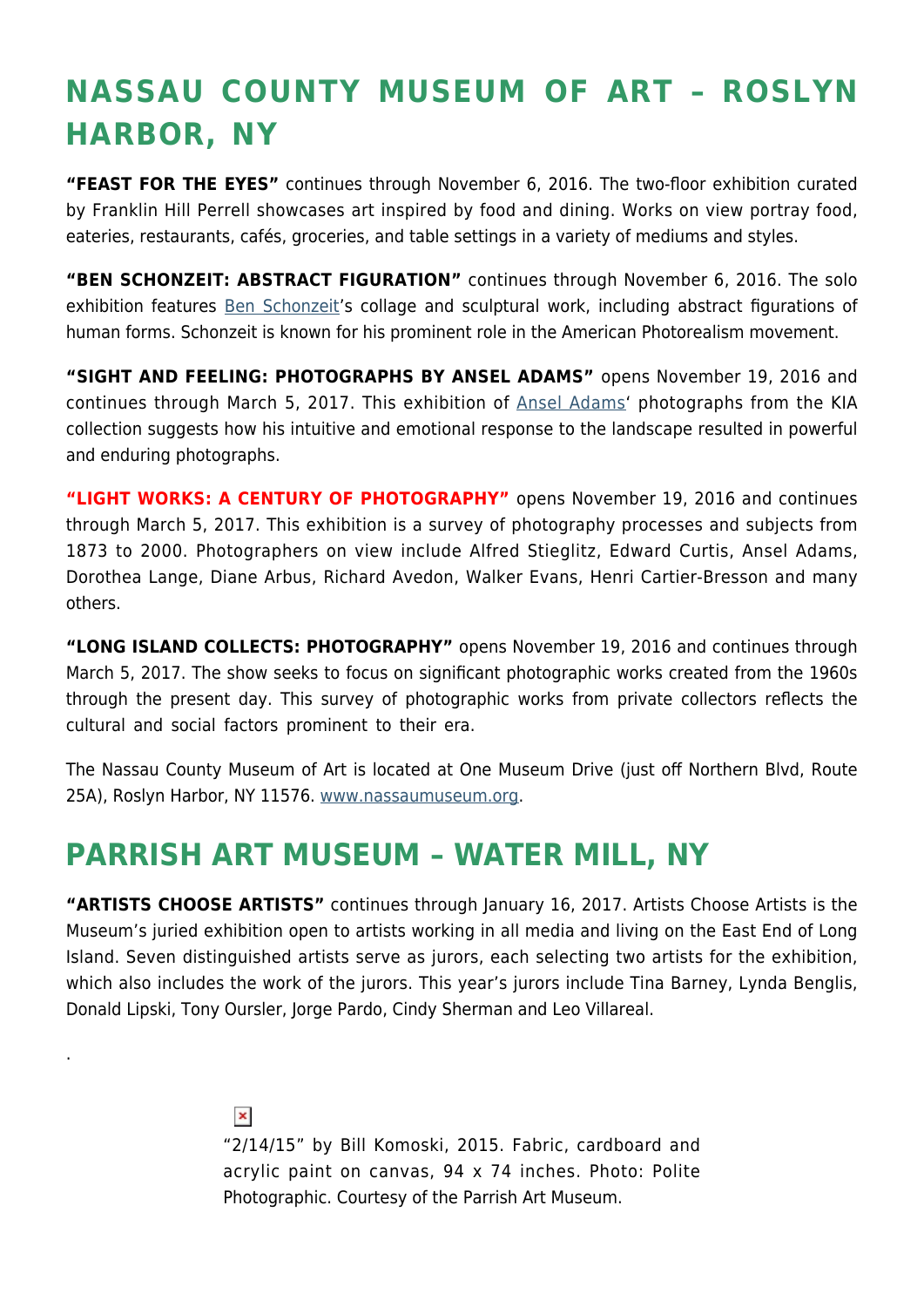**RELATED:** "['Artists Choose Artists' Opens at The Parrish Art Museum](https://hamptonsarthub.com/2016/10/30/exhibitions-artists-choose-artists-opens-at-the-parrish-art-museum/)" published October 30, 2016.

.

The [Parrish Art Museum](https://hamptonsarthub.com/museum-guide/the-parrish-art-museum/) is located at 279 Montauk Highway, Water Mill, NY 11976. [www.parrishart.org.](http://www.parrishart.org/)

## **SOUTHAMPTON HISTORICAL MUSEUM & RESEARCH CENTER – SOUTHAMPTON, NY**

**"SOUTHAMPTON UNDER SIEGE: THE BRITISH OCCUPATION OF SOUTHAMPTON DURING THE REVOLUTIONARY WAR"** continues through December 31, 2016. The exhibition makes use of a timeline, maps, period rooms, artifacts, video, and a catalog to bring attention to the men, women, and children who lived in an isolated and occupied village from 1776 until the end of the revolutionary war.

The Southampton Historical Museum & Research Center's main campus is located at 17 Meeting House Lane, Southampton, NY 11968. [www.southamptonhistoricalmuseum.org](http://www.southamptonhistoricalmuseum.org/).

## **SUFFOLK COUNTY HISTORICAL SOCIETY – RIVERHEAD, NY**

**"HISTORIC REFLECTIONS OF THE TEN TOWNS"** continues through the end of the year. In celebration of the 130th anniversary of the Society (1886 – 2016), this exhibition will illustrate Suffolk County's ten towns in the decade of the society's founding.

**"FULLERTON'S LONG ISLAND: THE LURE OF THE LAND"** continues through December 23, 2016. The exhibition features over 70 large-sized historic photographs from the museum's Hal B. Fullerton Collection. Curated by Neil Scholl and Peter Dicke.

**PERMANENT EXHIBITIONS:** Six historical exhibitions culled from the SCHS collections. The Syliva Downs Staas Gallery presents paintings and furniture from the 18th – 20th centuries. Permanent exhibitions include "So Ends This Long Journey", "Early Suffolk Farm Life and The Rise of Crafts", "Early Suffolk Transport", "From Near and Far: Ceramics in Suffolk County Households, 1750-1870" and "Arms & Armament".

The Suffolk County Historical Society is located at 300 West Main St., Riverhead, NY 11901.[www.suffolkcountyhistoricalsociety.org](http://www.suffolkcountyhistoricalsociety.org/).

 $\mathcal{L}_\text{max}$  and  $\mathcal{L}_\text{max}$  and  $\mathcal{L}_\text{max}$  and  $\mathcal{L}_\text{max}$ 

**BASIC FACTS:** Museum Look, a round-up of art exhibitions at museums on Long Island, is published monthly at [HamptonsArtHub.com.](https://hamptonsarthub.com/) For a list of museums exhibiting art on Long Island, New York City and South Florida, visit our Museum Guide by clicking [here.](https://hamptonsarthub.com/museum-guide/hamptons/)